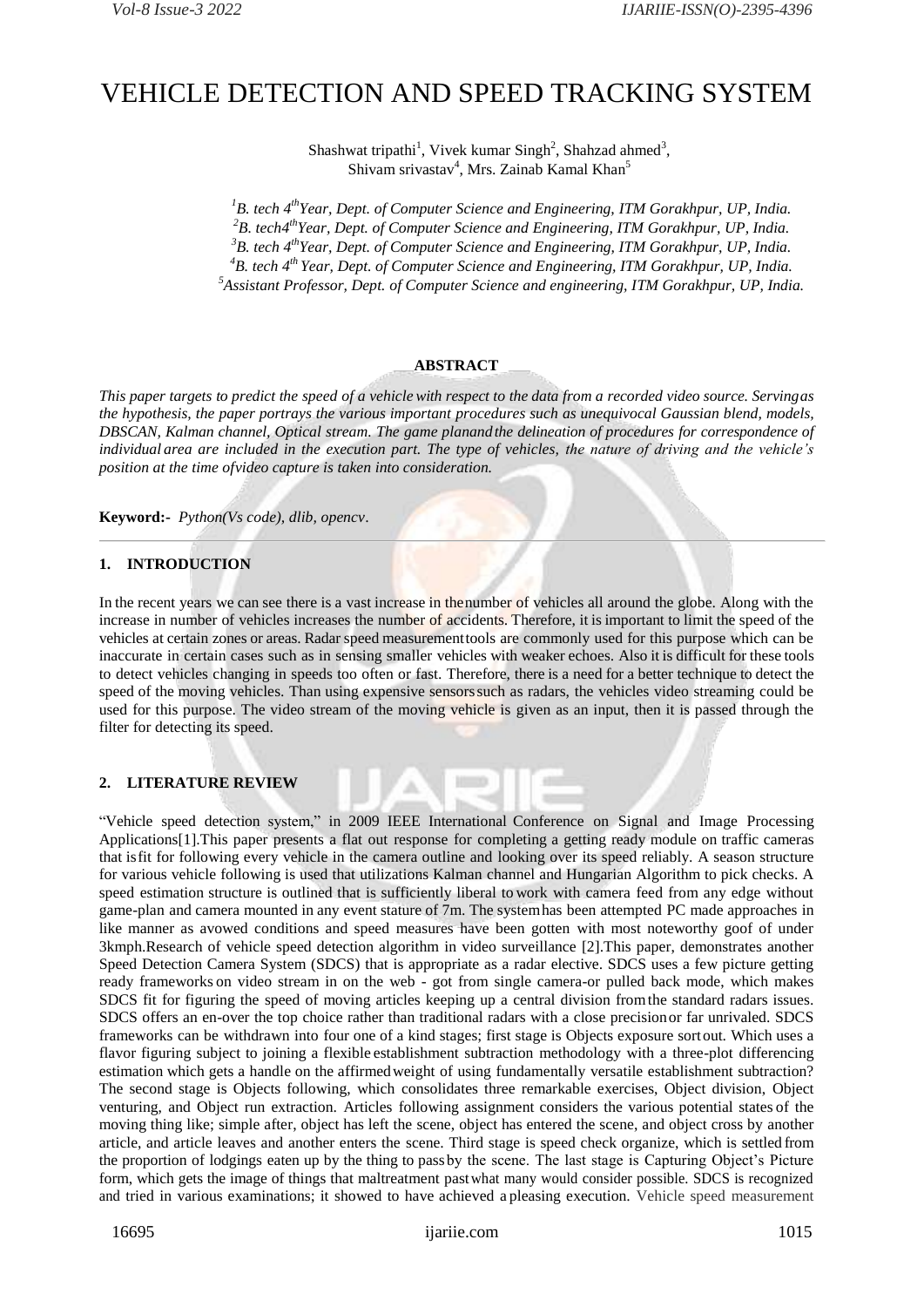technique using various speed detection instrumentation [3].Advanced technology offers us various alternatives for collecting trafficdata. However, different devices often result in different accuracy to the true speed of the drivers. Lack of knowledge of accuracy between different devices is often cited as a common problem for both transportation researcher and practitioner. This paper discusses the most accurate traffic data measurement device when compared to the true driving speed of the driver using the V-BOX GPS validated with the dash box of the test vehicle. The paper illustrates and discusses the significant value R  $^2$  of the traffic data using scatter plot, root mean squared error (RMSE), mean absolute error (MAE) and mean absolute percentage error (MAPE). The paper covers two classes of advanced traffic data collection devices which are intrusive (automated traffic classifier) and off road portable speed measurement devices (laser gun, radar gun and manual count). Results showed that automated traffic classifier have the smaller discrepancies or deviations followed by laser gun, manual count and radar gun when comparing to the global positioning system (GPS). It is extremely important to notifywhich devices have the most accurate data collection as anystudy can only be as accurate as the data on which it is based. Video size comparison for embedded vehicle speed detection travel time estimation system by using raspberrypi [4].As traffic keeps growing up, the issue with respect tothe street mishap in like way developing rapidly. The difficulty occurred because of the fast of vehicles out on thetown. This paper proposed a vehicle speed affirmation andtravel time estimation structure utilizing Raspberry Pi to review the speed of going vehicles through this framework.The structure is required to perceive the moving vehicles and figure its speed. The structure utilized OpenCV as a picture arranging programming to see and seek after the moving vehicles. Several sorts of getting size of the video are utilized in this structure to check and quantify the presentation of the presented board."Vehicle speed zone utilizing corner unmistakable confirmation", in Proceedings of the 2014 Fifth International Conference on Signal and Image Processing [5].The paper manages the subject of affirmation of vehicle speed dependent on data from video record. In hypothetical part we delineate the most critical methodology, explicitly Gaussian blend models, DBSCAN, Kalman channel, Optical stream. The execution part is contained the assistant plan and the portrayal of procedures for correspondence of individual pieces. The end contains the fundamental of got video records utilizing various vehicles, various natures of driving and the vehicle positionat the time of chronicle. By virtue of the improvement that isdeveloped in PC vision and AI, we can discover usage of these frameworks in different areas. One of them is traffic viewing and the heads framework, where the centrality is asof recently making with making urbanization. This paper goes for speed unmistakable verification or estimation of vehicles from video stream. These days the most remarkable approach to manage assess speed is by utilizing the radar hardware, hence it is essential to propose some various considerations like evaluating vehicle speed from video stream. Rather than equipment reliance that is issue with radar frameworks we can utilize picture dealing with, which is commonly subject to programming execution. Vehicle Speed Detection and Identification from a Single Motion Blurred Image [6]. Motion blur is a result of finiteacquisitiontime of practical cameras and the relative motion between the camera and moving objects. Traditionally, the image degradations caused by motion blur are treated as undesirable artifacts and usually have to be removed before further processing. In this work, we propose a novel approach for vehicle speed detection based on a single motion blurred image as opposed to the most commonly used RADAR and LIDAR devices for traffic law enforcement.The motion blur parameters are estimated from a single motion blurred image and the length of motion blur is usedfor image restoration. The restored image is then used to obtain other parameters for vehicle speed estimation. The images taken with the vehicle's license plates are used for both the assistance of image restoration and the identification of the vehicle. We have established a link between the motion blur information of a 2D image and the speed information of a moving object. Experiments have shown the results of less than 2% error for both local and highway traffic compared to video-based speed estimation methods

## **3. PROBLEM STATEMENT**

Problem statement Tracking a car is a process of finding a moving car using a camera. Capturing a car video sequence from a surveillance camera requires an application to improve performance tracking. This technology increases the number of applications such as traffic control, traffic monitoring, traffic flow, security etc. The estimated cost of using this technology will be much lower. Video and image processing is used for traffic monitoring, analysis and monitoring of traffic conditions in many cities and urban areas. Various speed measurement methods have been proposed in recent years. All methods try to increase the accuracy and reduce the cost of using the hardware. The goal is to build an automated system that can accurately locate and track the speed of any vehicles from online video frames.

**Camera Motion**: If there is movement in the camera viewing area, such as videos captured by unstable or vibrating cameras, video processing will be a challenge. The result of this situation is it is often represented as a blurring of movement in the video scene that affects both the detection and tracking steps Harder. Motion blurring can be avoided by temporarily removing blurring or balancing a single blurring kernel throughout the picture. The cause of this condition is natural causes such as spirits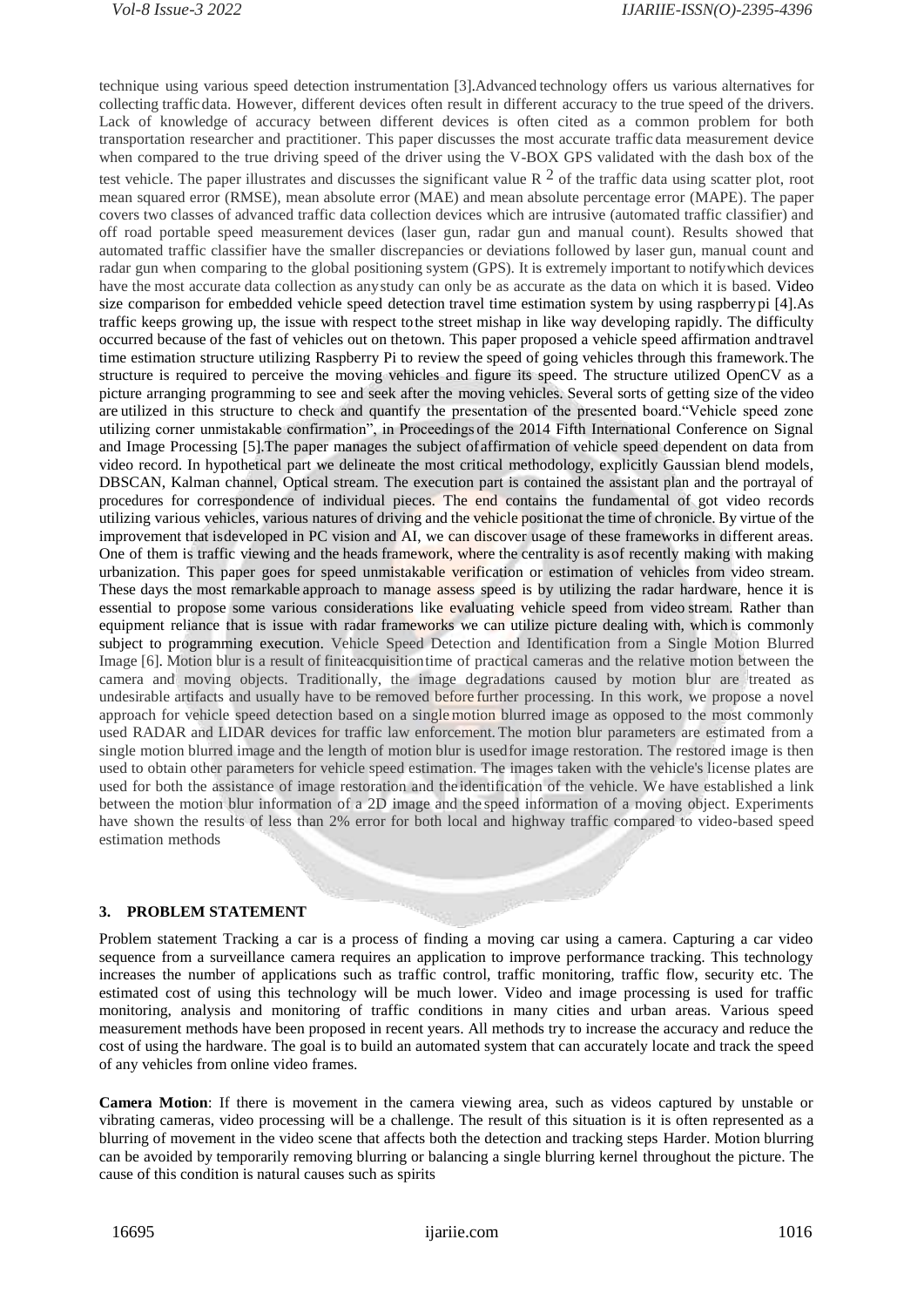**Concealment**: Due to the similarity of the appearance of other vehicles in the rear (like a gray car traveling on the road in low light), making proper separation and partitioning is a difficult process. This is very important for tracking apps. Hiding especially a challenging problem of different temporary methods. This challenge can be reduced by using mathematical techniques for morphology.

**Different Types of Vehicles:** As there are different vehicle categories, if the acquisition system is based on classifying cars by their visual features such as headlights and bumpers, some vehicles may be classified as incorrect. This challenge is most common in finding a patrol car.

**Congested Traffic Situations:** In the context of urban traffic, traffic jams and traffic congestion are two common causes. Car crashes can occur whenever the car is passing behind other vehicles in front of the camera. Closure in both partial or complete forms, may affect the process of calculating the background frame. If the vehicle acquisition system is based on mobility information, congested traffic conditions may significantly affect results. Powerful Changes: In this case the moving object reveals the rear, such as when a parked car exits the parking lot. In other words some parts of the scene may contain movement but should be considered as a domain. Background removal techniques are generally sensitive to dynamic variables, while the temporary separation method is more compatible with them because more recent frames are also involved in the calculation of moving regions.

**Sewage:** The presence of rear cracks performs the function of separating vehicles in the rear problem. This type of challenge is especially important for background removal and texture support visual techniques. The most common way to manage clutter in a video frame is to split, methods extracting location information of an image and embedding it with a local-based active model.

**Low Light Mode:** At night and in other low light conditions such as tunnels, cars cannot be seen with their visible features and only part of them can be seen by the headlights or rear headlights. Therefore some parts that do not produce light or are exposed to light from a great distance will appear black. This lack of physical features can affect detection and tracking processes. Another challenge here is to pair the lights found to be considered as individual vehicles. Binary conversion of an image using a sufficient amount of threshold can deal with such situations. At night videos, car headlights / rear lights and bad lighting that can cause loud noises can lead to a lot of difficulty in finding work.

**Moving Speed**: The speed of moving vehicles plays an important role in the acquisition function. If an object moves too slowly, the temporary separation method will fail to find the parts of the object that keep the same circuit. On the other hand, a speeding car leaves a ghostly trail behind it in the front yard. Slow movement of objects causes respiratory artifacts to detect movement.

**Audio:** Video signal is usually loud. Video surveillance retrieval systems should deal with damaged signals affected by various types of sound, such as sensory noise or pressure artifacts. Sound can affect both detection and tracking functions..

## **4. EXISTING SYSTEM**

In the past decades, the field of picture management has grown vastly. This has been taken away by two means: 1) the comprehensive use of imagery in pack applications, joined with 2) updates in the size, speed and cost Manuscripts. The sufficiency of cutting edge PCs and related sign orchestrating headways. Picture managing has found a basic developmentin shrewd, current, space and government applications. Various structures nowadays can be displaced by picture overseeing trade systems that perform better than the past structures. SDCS system is among these structures that candeclare the ordinary radars as invalid. This is idealfinancially sharp system over current ones. SDCS structure can be joined with Automatic Number Plate Recognition (ANPR) system to shape a full scale radar structure. ANPR structure is a mass recognition methodology that uses optical character affirmation on pictures to research the imprints on vehicles. The makers present the key steps towards structure up the Speed Detection Radar. Here makers present another hypothesis in thing ID system, which is "flexible establishment subtraction" as it proofs that it is not sensitive to startling enlightening changes. Another part is appeared here concerning address following by making "object following blueprints"

## **5. PROPOSED MODEL**

The below shown figure (fig 1) demonstrates the block diagarm of our vehicle speed detection system.

The block diagram below explains that firstly, a video is given as input to the system. The given input video is at firstpreprocessed according to the requirements. From the processed video sample, the vehicle is detected using the filters. This vehicle is then tracked and analyzed in order tofind its speed.